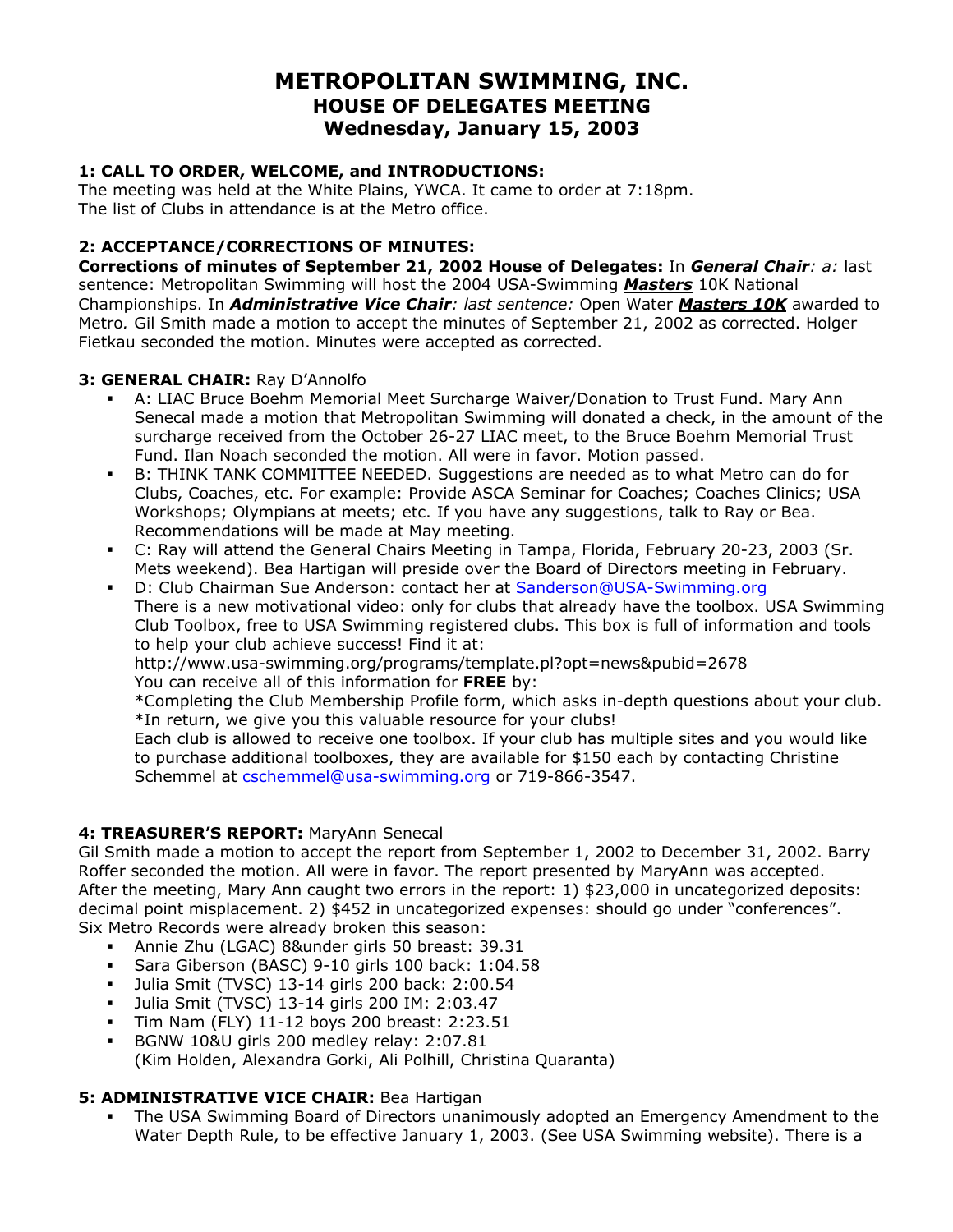minimum of 4 feet requirement for starting from the blocks. If pool depth is less than 4 feet, swimmers must start from the deck or in the water.

- It had been questioned previously as to why/when a surcharge had been imposed on the Zone Qualifier meet. It is believed that the surcharge just evolved when JO's and the Zone Qualifier meet became separate, as a de facto situation. As voted at the May 2002 House of Delegates meeting in the Budget proposals, the Championships surcharge were *changed* to the following: 8 & under = none; JO's, Silvers and Age Group = reduced to \$1.00; Zone Qualifier and Sr. Mets remain at \$2.00. Since Metro has been imposing the \$2.00 per swimmer surcharge at the Zone Qualifying meet since it came into existence, Bea made a motion to continue to impose and collect this fee. Monique Grayson seconded the motion. 23 were in favor. 2 were against. Motion carries.
- Meet Directors are reminded that they are responsible to send a complete "Post Competition Report" and "Income and Expense Report" to Bea Hartigan **within 14 days** of the conclusion of their meet. They need to use the *current* forms, available on the Metro website. It is vital that the information be complete and accurate. Specifically, the total of entries *received* and the figures for the number of individuals and teams cut. Clubs that have a problem with generating a check must include a least a copy of the "voucher" or "check request" and go ahead and send the reports. The reports are important to Metro for many reasons, not the least of which is that USA-Swimming rules require that clubs submit them as a condition of sanction. If you have any question, contact Bea Hartigan at **[Bea10K@yahoo.com](mailto:Bea10K@yahoo.com)**
- Clubs in arrears: Connetquot and Condors are not in good standing and cannot vote at this meeting. They will be sent to Review Committee.
- It is an established policy of Metro to prohibit coaches from the starting blocks area during competition, not during warm-up. Swimmers and timers are the only ones allowed behind the blocks. Questions arising during a meet should be directed to the referee, not to the timers. Only the coach of the swimmer may ask questions to the referee, not the parents!
- Times on the display system are there as a courtesy. If the coach's stopwatch doesn't agree, check with the referee. The display is not the official time. Wait until the results are posted.

#### **6: OFFICIALS CHAIR:** Holger Fietkau and Chris Sawicz

- a. New Re-certification Policy Revised for Officials. Check Metro website at: http://www.metroswimming.org/Officials/Main.htm
- b. The scholarship info will be reviewed. It will be posted on the website and mailed to all clubs. The deadline for entries will be April 10, 2003.

#### **7: SENIOR CHAIR: Dave Ferris**

- Senior Mets must have been received by now. Info is also available on Metro website.
- Speedo Sectionals are March 13-16, 2003 at Eisenhower Park, in Nassau County.
- Senior Mets Long Course will be timed finals (as per House of Delegates meeting of September 2002)

## **8: AGE GROUP CHAIR:** John McIlhargy

John has been made chairman of USA-Swimming facilities task force.

- Age Group Championships South at Hauppauge. Post card was sent. Clubs involved should have received meet information packet.
- No swimmer should be allowed at Silvers if their times are faster or slower than the Silver cuts!
- Top 50 of Eastern Zone are available on Eastern Zone Website: http: [www.pvswim.org](http://www.pvswim.org/) or <http://www.maswim.org/Results/0203/Holidaymeets2002/xmasdatabase2002.htm>
- John will work with Christian to prepare the program for athletes at the next September mandatory meeting.

#### **9: COACHES REPRESENTATIVE:** Gil Smith

Gil presented the ASCA Coach of the year awards to Carolyn Johnson (BGNW: 2000) and Matt Gilman (AGUA: 2002). Kevin Stone (YMID) received the award in 2001.

 Camps: Skills (10-under); Distance (11-12); IM Camp. There is \$3000 set aside for camps. Maybe one day in May (north and south), and one day in October (north and south). We will need pools and coaches! (Maybe Eisenhower in May?)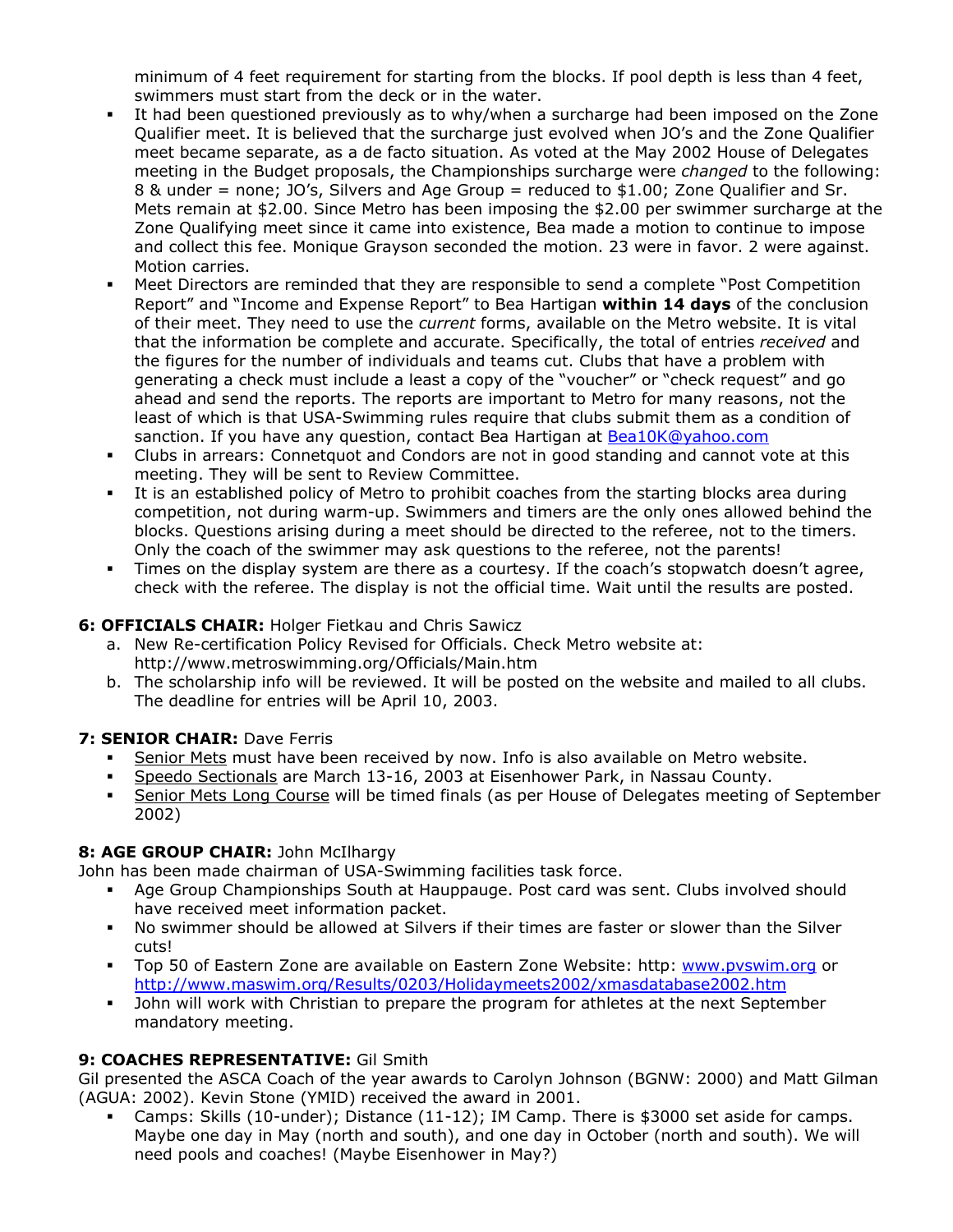At this point, nothing for older swimmers. Someone suggested a camp for 13-14 boys. Swimming is losing loads of boys at that age.

## **10: ATHLETES' REPRESENTATIVES:** Christian Robledo

Paul was unable to attend the general meeting.

- Christian would like a list of where seniors plan on attending college in the fall. Please send emails to [xchris1@optonline.net](mailto:xchris1@optonline.net)
- Elections for junior athlete rep. will be held at JO's in February. Candidates must be at least 13 years old. Some of the requirements are to attend the National Convention in September (this year in San Diego), and to attend monthly board meetings.
- Christian encourages athletes to get on Metro committees.
- John will help Christian and Paul prepare an agenda for the mandatory athletes rep. meeting in September (each team must have at least one athlete present at the House of Delegates meeting in September).

## 11: **ZONE TEAM COORDINATOR:** Barry Roffer

- Barry is working with Hobby Swim to upgrade the uniform for Zones.
- Hotel will be closer to the pool than last year's hotel.
- Coaches, chaperones *and Officials* should contact the Metro office as soon as possible.
- Please note that the events format for 10-under has changed!

## 12: REGISTRATION COORDINATOR: Barry Roffer

- Metro has 5,111 athletes, 377 non-athletes, 58 clubs and 1 organization. Be careful when sending registrations: some disks came with no club address and mistakes. Fill everything out properly, please.
- Updates for coaches' certifications must be sent to the office. Barry updates the list on the website almost everyday. Reminder that first year coaches must pass level one test before they can register for a second year.
- Hy-Tek will not upgrade the old Team Manager anymore. Everyone should have TM II.
- Ray mentioned that meet entry forms must be on the website in pdf file. Results should be available in CL2 downloadable file. When possible, meet file of events (including time standards) should be available for download.
- Ilan Noach made a motion that meet directors be required to make their meets information available on the Metro website as of the Short Course season beginning September 1, 2003. Teams that wish to receive a hard copy must contact the host team and ask for it. JoAnn McCaffrey seconded the motion. All in favor. **Motion carried**.

#### 13: TECHNICAL PLANNING: David Ellinghaus

David announced that Ginny Nussbaum is the new Chair of USA-Swimming Club Development Committee.

- Metro Board policy change: David made a motion that the Metro Board of Directors would have the discretion to add meets to the approved schedule, if they deem it necessary, to provide ample opportunity for our swimmers to participate (too many swimmers are cut from meets, especially 11-12 when meet is cut by time). Richie Finkelstein seconded the motion. All in favor. **Motion carries**.
- Qualifying times for Silvers are from February 1, 2002 to meet entry deadline Qualifying times for JO's are from February 15, 2002 to meet entry deadline Qualifying times for Zone Qual. are from March 7, 2002 to meet entry deadline
- **Proposed schedule for Winter 2003-04:** 
	- o Silver Championships: February 6, 7, 8, 2004
	- o Junior Olympics: February 19-22, 2004
	- o Senior Mets: February 26-29, 2004
	- o 8-Under Championships: March 6-7, 2004
	- $\circ$  Speedo Championships (Sectionals): March 11-14, 2004 Long Course at Eisenhower
	- o Zone Qualifier Meet: March 19-21, 2004
	- o Age group Championships: March 26-28, 2004
	- o Zones: April 1-3, 2004 at George Mason University (VA)
	- o USA-Swimming Nationals will take place February 11-15, 2004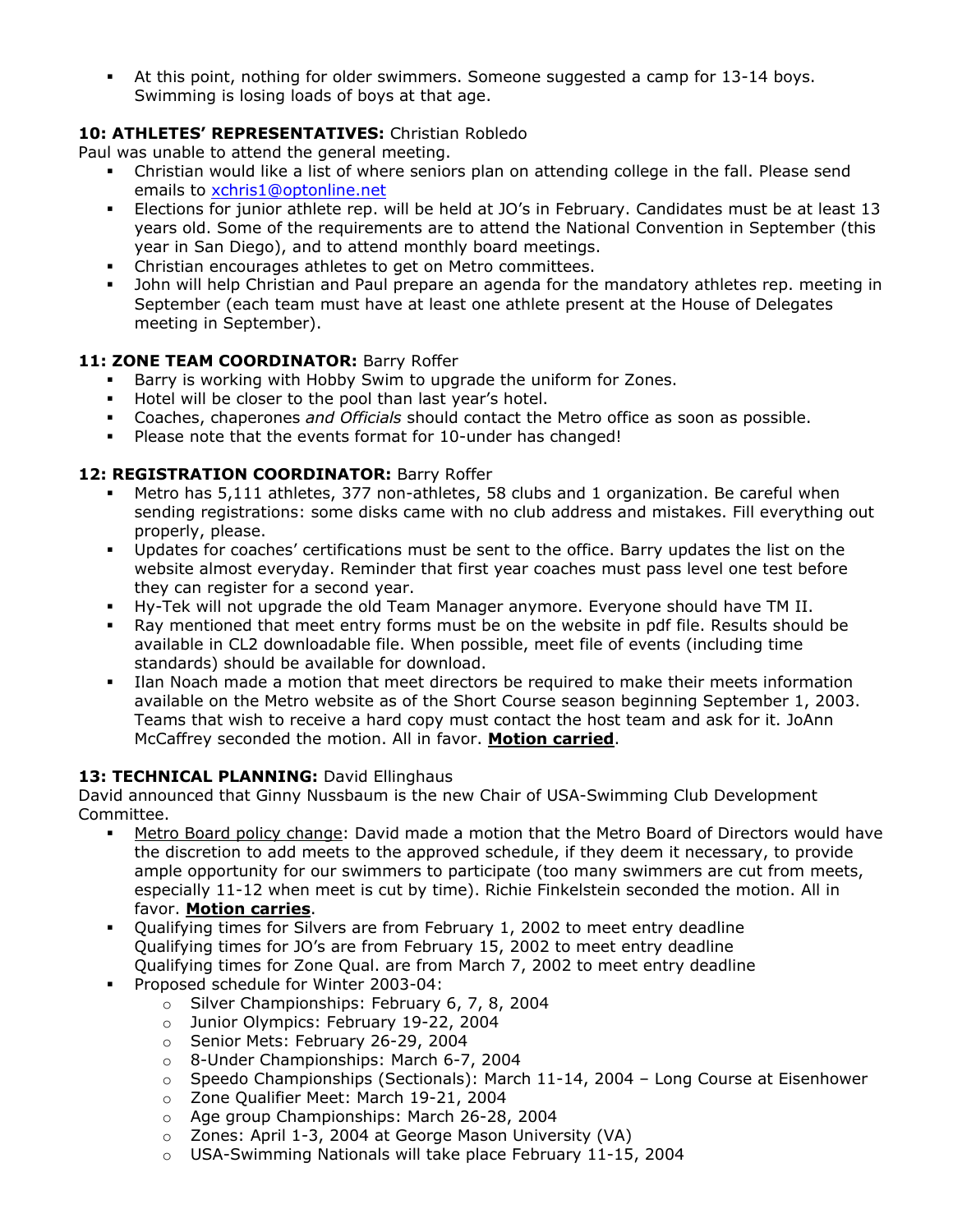Correction: in minutes of January Board Meeting: Qualifying times for Zone Qual. are from *March 7,* 2002 to meet entry deadline (not May 7).

#### 14: SAFETY COORDINATOR: JoAnn McCaffrey

Reminder to all: the safety representative from each team must write a report of every injury and must send the report to Joanne.

Let JoAnn know if you are running a class or clinic.

#### 15: HALL OF FAME: Len Galluzzi

The Hall of Fame dinner will probably be held on the Tuesday before Memorial Day weekend (May 20) at The Hall Of Fame at Eisenhower Park.

#### 16: **ADAPTIVE COORDINATOR:** Mary Fleckenstein

Mary was unable to attend the meeting.

#### **17: SWIM-A-THON:** Richie Finkelstein

There is nothing new at this time.

#### **18: OLD BUSINESS:**

- a. Holger Fietkau made a motion to set the officials stipend working at Metro run meets at \$20 per session. Richie Finkelstein seconded the motion. Paul McClintock mentioned that the Westchester officials usually work the Sunday sessions at Senior Mets. There have been times that 15 volunteering officials were present. The answer to that question was that the stipend would go to the 5 or 6 "main" officials whose names will be submitted ahead of time.
- b. Clubs should contact the Review Committee if visiting teams are still in arrears with entry fees to their meets.

#### **19: NEW BUSINESS:**

- Larry Collins, Chairman of Nominating Committee, will propose Slate of candidates at the May House of Delegates Meeting. The following positions are up for election: Age Group, Treasurer, Technical Planning, Safety, Review Board (6 regular, 3 alternates), Athlete Rep (Junior - voted at JO's by 13 & Overs).
- Meet Bids for Long Course Season: See attached calendar
- Technical Planning is usually meeting in August. Dates will be posted on the Metro website and in Board meeting minutes.

Ray D'Annolfo made a motion to adjourn the meeting. Rich Finkelstein seconded the motion. All were in favor. Meeting adjourned at 8:40pm

> **Next Meeting: House of Delegates: Bid Meeting May 15, 2003 7:00pm at White Plains YWCA**

Respectfully submitted, Monique G. Grayson January 22, 2003